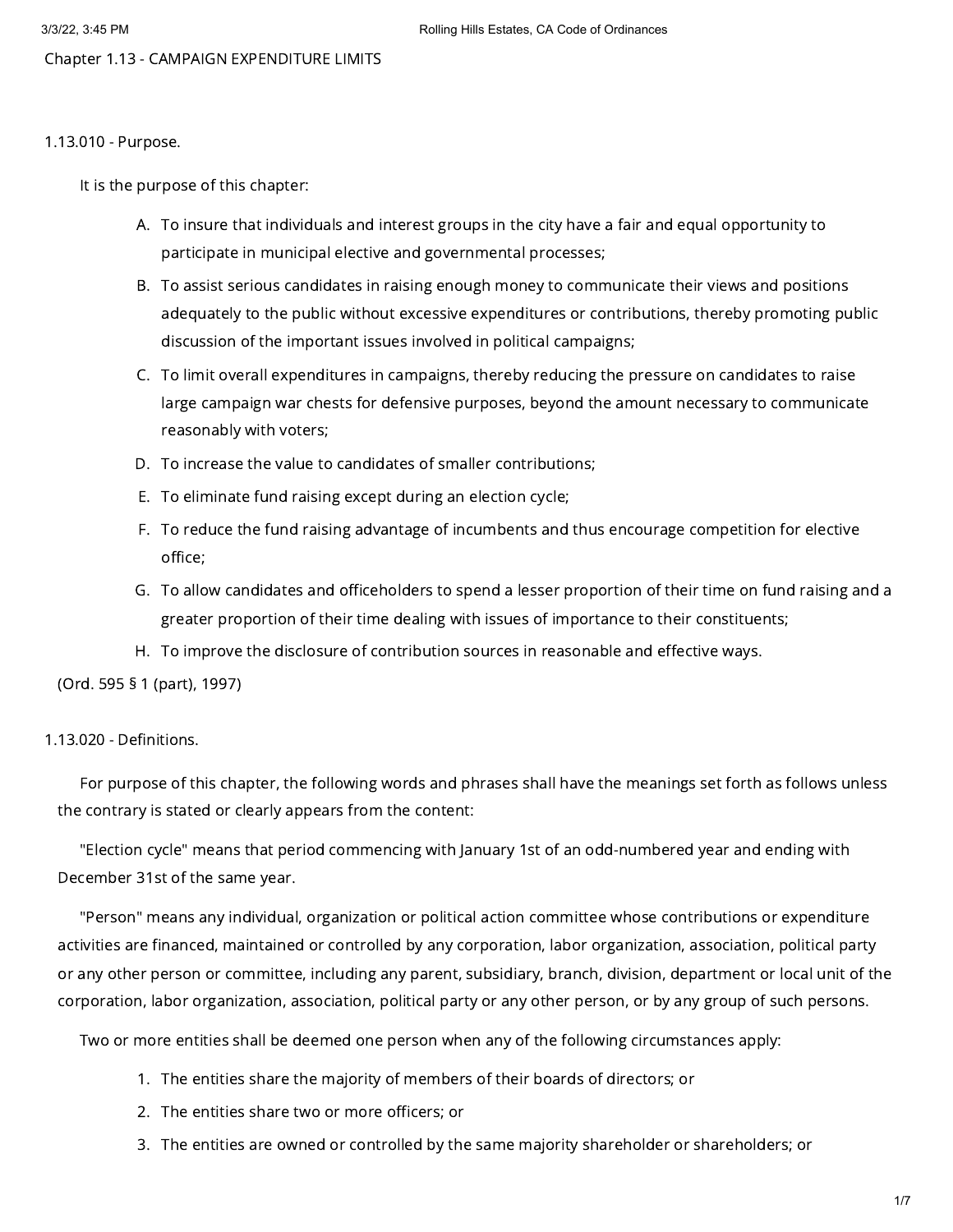4. The entities are in a parent-subsidiary relationship.

An individual and any general partnership in which the individual is a general partner, or an individual and any corporation in which the individual owns a controlling interest, shall be deemed one person.

"Qualified campaign expenditure" means any of the following:

- 1. Any expenditure made by a candidate for city council, or by a committee controlled by such a candidate, for the purpose of influencing or attempting to influence the actions of the voters for or against the election of any such candidate;
- 2. A non-monetary contribution provided at the request of or with the approval of the candidate, officeholder or committee controlled by the candidate or officeholder;
- 3. That portion of the total cost of a slate mailing or mailing of other campaign literature produced or authorized by more than one candidate which is the greater of the cost actually paid or incurred by the committee or controlled committee of the candidate or the proportionate share of the total cost attributable to each such candidate. The number of candidates sharing costs and the emphasis on or space devoted to each such candidate shall be considered in determining the cost attributable to each such candidate;
- 4. "Qualified campaign expenditure" does not include any payment if it is clear from the surrounding circumstances that it was not made in any part for political purposes.

(Ord. 595 § 1 (part), 1997)

# 1.13.030 - Interpretation.

Unless a term is specifically defined in this chapter or the contrary is stated or clearly appears from the context, the definitions set forth in Government Code Section 82000 et seq., shall govern the interpretation of this chapter.

(Ord. 595 § 1 (part), 1997)

- 1.13.040 Limitations on contributions from persons.
	- A. No person shall make to any candidate or the controlled committee of such a candidate, and no such candidate or the candidate's controlled committee shall accept from any such person, a contribution or contributions totaling more than two hundred and fifty dollars for any election for the office of city councilmember.
	- B. No person shall make to any committee which supports or opposes any candidate and no such committee shall accept from each such person a contribution or contributions totaling more than two hundred and fifty dollars for election for the office of city councilmember.

(Ord. 595 § 1 (part), 1997)

1.13.050 - Prohibition on nonelection cycle contributions.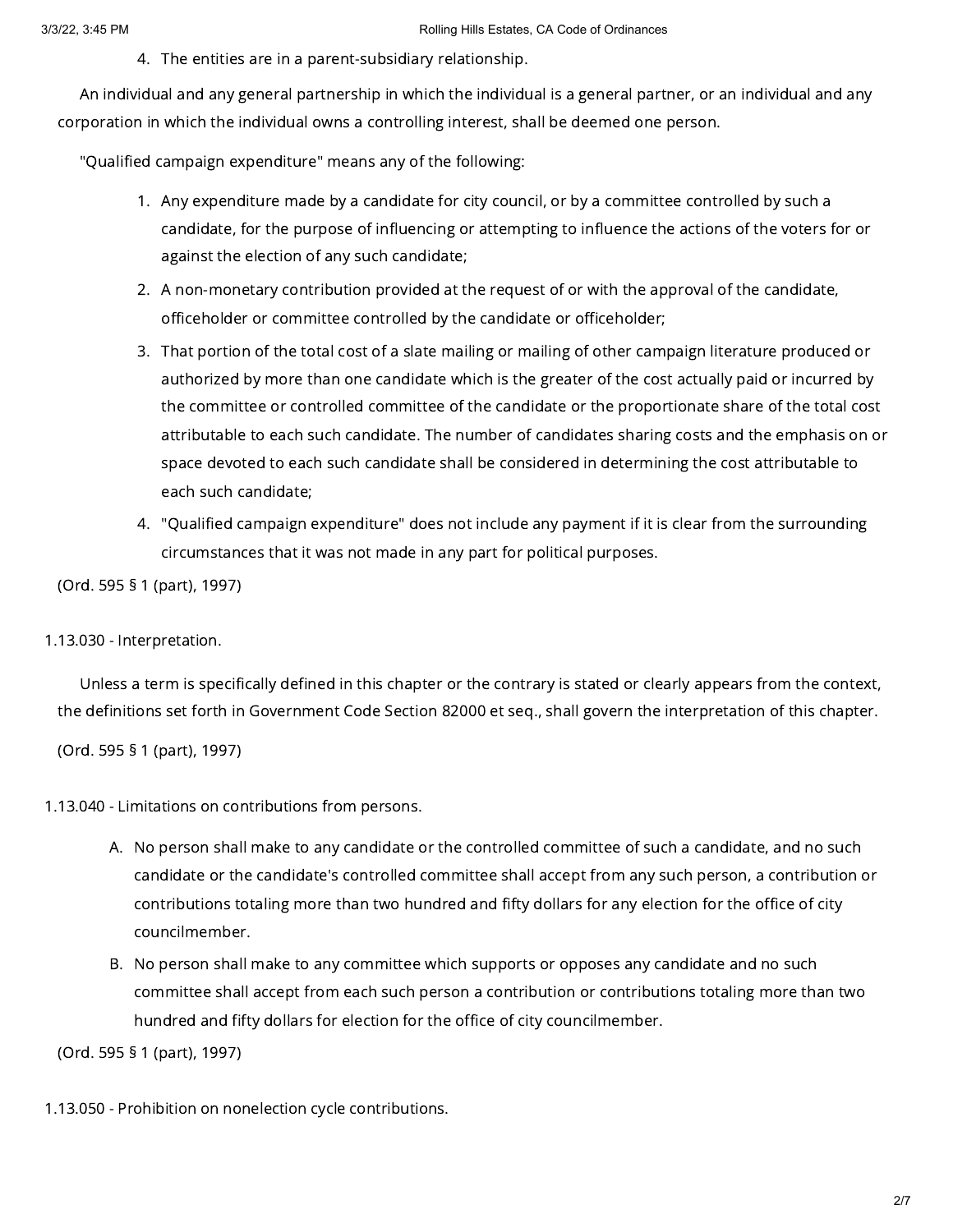No candidate or officeholder or the controlled committee of such a person shall accept any contribution except during an election cycle in which the candidate or officeholder intends to run for or be a write-in candidate for the office for which the contribution is made.

(Ord. 595 § 1 (part), 1997)

1.13.060 - Return of contributions.

A contribution shall not be considered to be received if it is not negotiated, deposited, or utilized and is returned to the donor within thirty days of receipt.

(Ord. 595 § 1 (part), 1997)

1.13.070 - Loans.

- A. A loan shall be considered a contribution from the maker and the guarantor of the loan and shall be subject to the contribution limitations of this chapter.
- B. Every loan to a candidate or the candidate's controlled committee shall be by written agreement which shall be filed with the candidate's or committee's campaign statement on which the loan is first reported.
- C. Extensions of credit for a period of more than thirty days are subject to the contribution limitations of this chapter.

(Ord. 595 § 1 (part), 1997)

1.13.080 - Maximum applicable expenditures.

Notwithstanding any other provision of this chapter: (1) a candidate for city council shall not loan or otherwise transfer to his or her campaign, funds, or other thing of value, in excess of five thousand dollars in any election; (2) a candidate for city council shall not make campaign expenditures exceeding five thousand dollars in any single election.

(Ord. 595 § 1 (part), 1997)

1.13.090 - Family contributions.

- A. Contributions by a husband and wife shall be treated as separate contributions and shall not be aggregated.
- B. Contributions by children under eighteen years of age shall be treated as contributions by their parents and attributed proportionately to each parent, one-half to each parent or the total amount to a single custodial parent.

(Ord. 595 § 1 (part), 1997)

1.13.100 - Treatment of money received as contributions, income or gifts.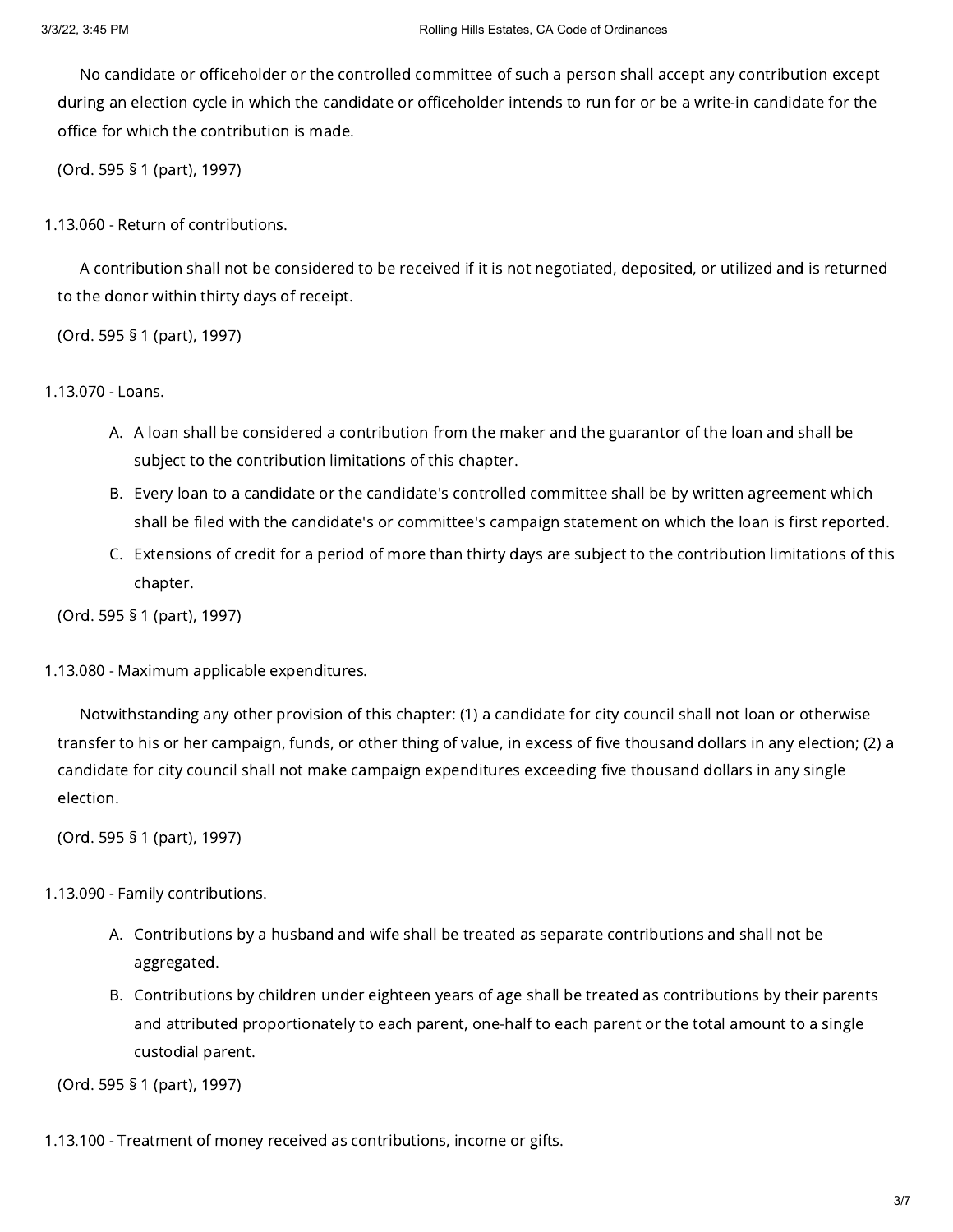Any funds received by any elected official or candidate seeking election in the city or any committee controlled by such an official or candidate shall be considered either a campaign contribution, income or a gift. All campaign contributions received by such persons shall be subject to the provisions of this chapter unless such campaign contributions are used exclusively for elections held outside the city. All income and gifts shall be subject to the disqualification provisions of the Political Reform Act, Government Code Section 87100 et seq.

(Ord. 595 § 1 (part), 1997)

1.13.110 - One campaign committee and one checking account per candidate.

Except as may be otherwise provided by state law, a candidate shall have no more than one campaign committee and one checking account out of which all expenditures shall be made. This section shall not prohibit the establishment of savings accounts, but no qualified campaign expenditures shall be made out of these accounts.

(Ord. 595 § 1 (part), 1997)

1.13.120 - Candidate acceptance or rejection of expenditure ceilings.

- A. Each candidate for office, at the time of filing his or her nomination papers, or by the last day for filing nomination papers, shall file a statement accepting or rejecting the expenditure ceilings set forth in Sections [1.13.040](https://library.municode.com/) and [1.13.080](https://library.municode.com/) above.
- B. If a candidate declines to accept the expenditure ceiling, the candidate shall be subject to applicable contribution limitations on campaigns for local government elective office found in state law.
- C. A candidate who agrees to accept the expenditure ceiling may not change that decision, except that if an opposing candidate files a statement of rejection, then the candidate may rescind his or her acceptance within ten calendar days of the last date for filing nomination papers provided that the candidate has not received, within the meaning of Section [1.13.060](https://library.municode.com/), any contributions in amounts greater than the limitations set forth in Sections [1.13.040](https://library.municode.com/) and [1.13.080.](https://library.municode.com/)

(Ord. 627 § 1, 2003; Ord. 595 § 1 (part), 1997)

#### 1.13.130 - Contribution limitations.

Any person who makes independent expenditures supporting or opposing a candidate shall not accept any contribution in excess of the amounts set forth in Sections [1.13.040](https://library.municode.com/) and [1.13.080](https://library.municode.com/).

(Ord. 595 § 1 (part), 1997)

#### 1.13.140 - Reproduction of materials.

Any person who reproduces, broadcasts or distributes any material which is drafted, printed, prepared or previously broadcast by a candidate or a committee controlled by such candidate shall report such activity and its value as a non-monetary contribution to such candidate or committee.

(Ord. 595 § 1 (part), 1997)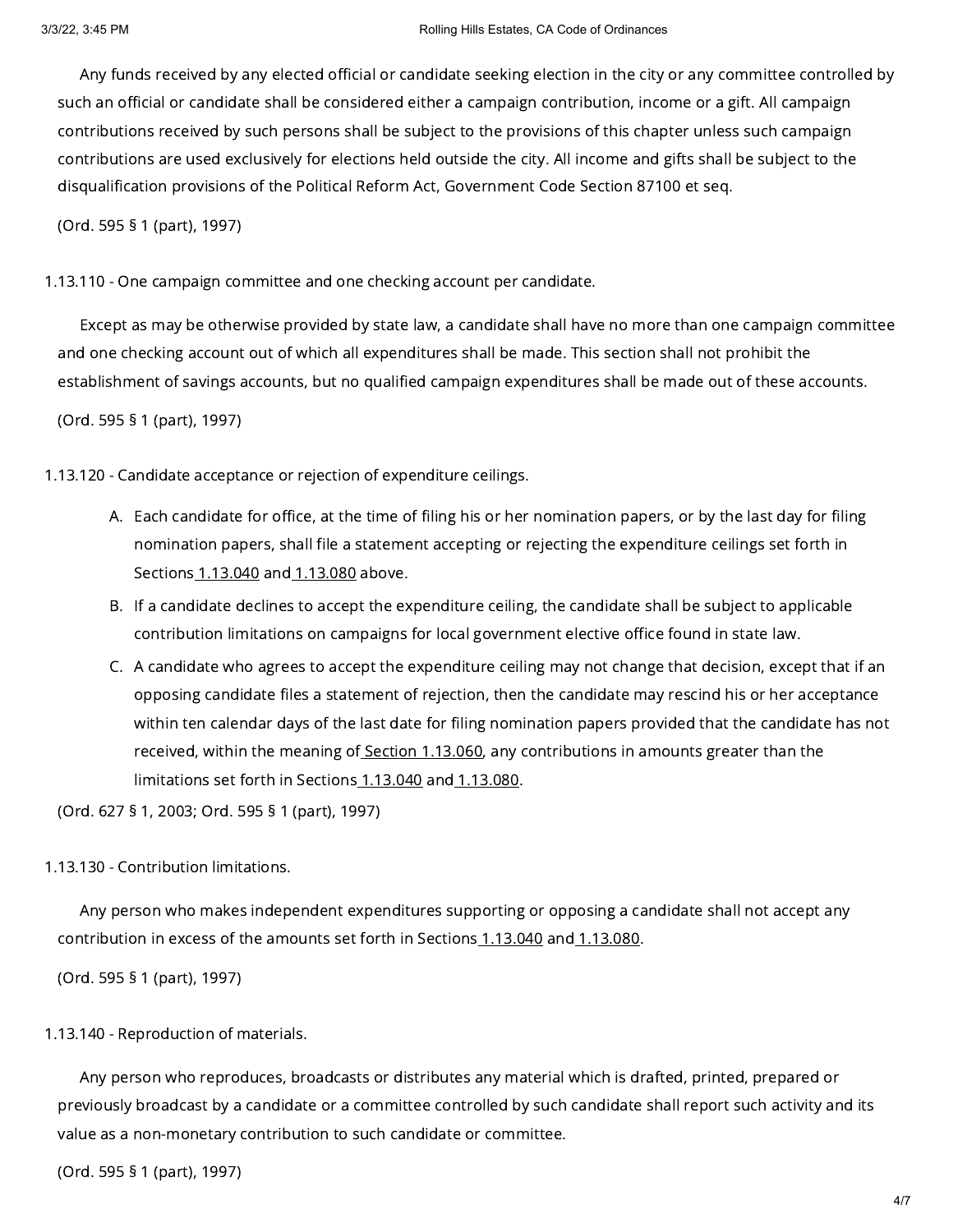1.13.150 - Notice of independent expenditures.

Any person who makes independent expenditures of more than two hundred and fifty dollars in support of or in opposition to any candidate shall notify the city clerk and all candidates running for the same seat by telegram each time such an expenditure is made.

(Ord. 595 § 1 (part), 1997)

1.13.160 - Additional pre-election campaign statement.

In addition to the campaign statement required to be filed pursuant to the Political Reform Act, commencing with Government Code Section 81000, candidates, their controlled committees and independent committees primarily formed to support or oppose candidates subject to this chapter shall file a pre-election statement on the last Friday before each election. This statement shall have a closing date of the last Wednesday immediately preceding the election date.

(Ord. 595 § 1 (part), 1997)

1.13.170 - Disclosure of occupation and employer.

No contribution of one hundred dollars or more shall be deposited into a campaign checking account unless the name, address, occupation and employer of the contributor is on file in the records of the recipient of the contribution.

(Ord. 595 § 1 (part), 1997)

# 1.13.180 - Surplus funds defined.

Any funds remaining to a candidate, or any controlled committee of such candidate, at the end of the election cycle during which such funds have been raised, shall be defined as "surplus funds" and shall be disposed of only as provided for in this section. Funds retained by a candidate and specifically earmarked for payment of campaign expenses lawfully incurred during the election cycle need not be included in surplus funds. If such payment is not made on or before the December 31st next following the end of the election cycle, such funds so retained shall thereafter be deemed surplus funds. Any person holding office as a result of a successful campaign resulting in surplus funds may retain up to one thousand dollars of such surplus funds for expenditures associated with holding such office in accordance with the provisions of Sections 89512 and 89513 of the Government Code.

(Ord. 595 § 1 (part), 1997)

1.13.190 - Disposal of surplus funds.

Except as provided in Section [1.13.180](https://library.municode.com/), surplus funds shall be disposed of as provided in Section 89515 of the Government Code and must be so expended no later than the December 31st next following the end of the election cycle.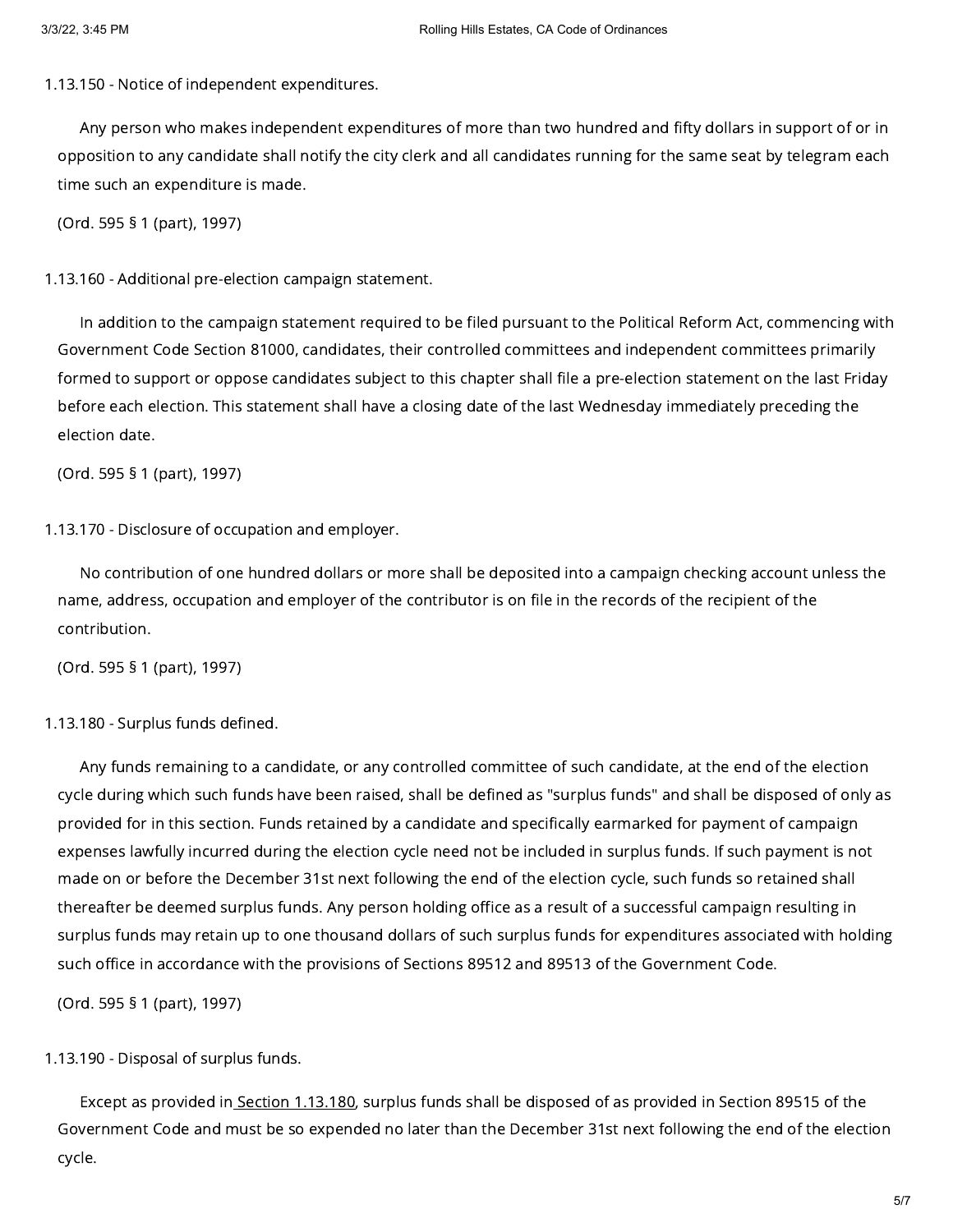(Ord. 595 § 1 (part), 1997)

- 1.13.200 Criminal actions.
	- A. Any person violating any of the provisions or failing to comply with any of the mandatory requirements of this Act shall be guilty of a misdemeanor. Any person convicted of such a misdemeanor, unless provision is otherwise made herein, shall be punishable by a fine of not more than one thousand dollars or by imprisonment in the county jail for a period not exceeding six months, or by both such fine and imprisonment.
	- B. As an alternative to the penalty provided in subsection A of this section, violation of or failure to comply with any provision of or condition lawfully imposed under this chapter may be deemed to constitute an infraction as provided in Section 17 of the California Penal Code, and penalties for such infractions shall be as set forth in Subdivision 19e of the Penal Code.
	- C. Any person who causes any other person to violate any provision of this Act, or who aids and abets any other person in the violation of any provision of this Act, shall be equally subject to the provisions of this section.

(Ord. 595 § 1 (part), 1997)

# 1.13.210 - Civil action.

- A. Any person who violates any provision of this chapter shall be liable in a civil action brought by the city attorney or an attorney retained by the city on the city attorney's recommendation, or by or on behalf or by a person residing within the jurisdiction, for an amount not more than three times the amount of the unlawful contribution or expenditure.
- B. If two or more persons are responsible for any violation, they shall be jointly and severally liable.
- C. Any person, before filing a civil action pursuant to this section, shall first file with the city attorney a written request for the city attorney to commence the action. The request shall contain a statement of the grounds for believing the cause of action exists. The city attorney shall respond within thirty days after receipt of the request indicating whether he intends to file a civil action. If the city attorney or, when applicable, independent counsel indicates in the affirmative and files a suit within thirty days thereafter, no other action may be brought, unless the action brought by the city attorney or independent counsel is dismissed without prejudice.
- D. In determining the amount of liability, the court may take into account the seriousness of the violation and the degree of culpability of the defendant. If a judgment is entered against the defendant or defendants in an action, the entire amount shall be paid into the general fund of the city.
- E. No civil action alleging a violation of any provision of this Act shall be filed more than four years after the date the violation occurred.

(Ord. 595 § 1 (part), 1997)